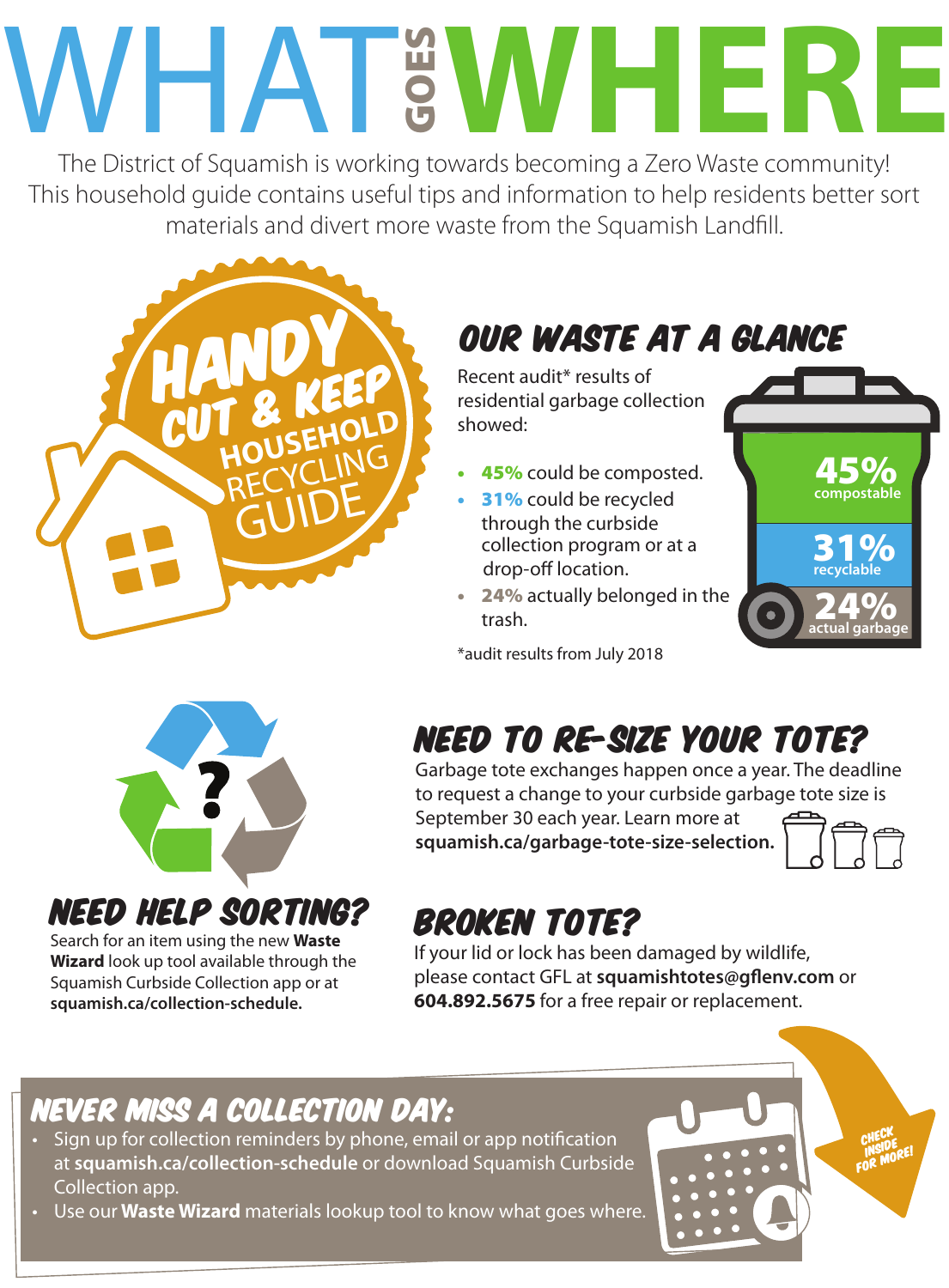# **ORGANICS**

**HANDY** CUT & KEEP RECYCLING GUIDE



Download the Squamish Curbside Collection app or sign up for collection schedule and electronic reminders at squamish.ca/collection-schedule.



Download the Squamish Curbside Collection app or sign up for collection schedule and electronic reminders at squamish.ca/collection-schedule.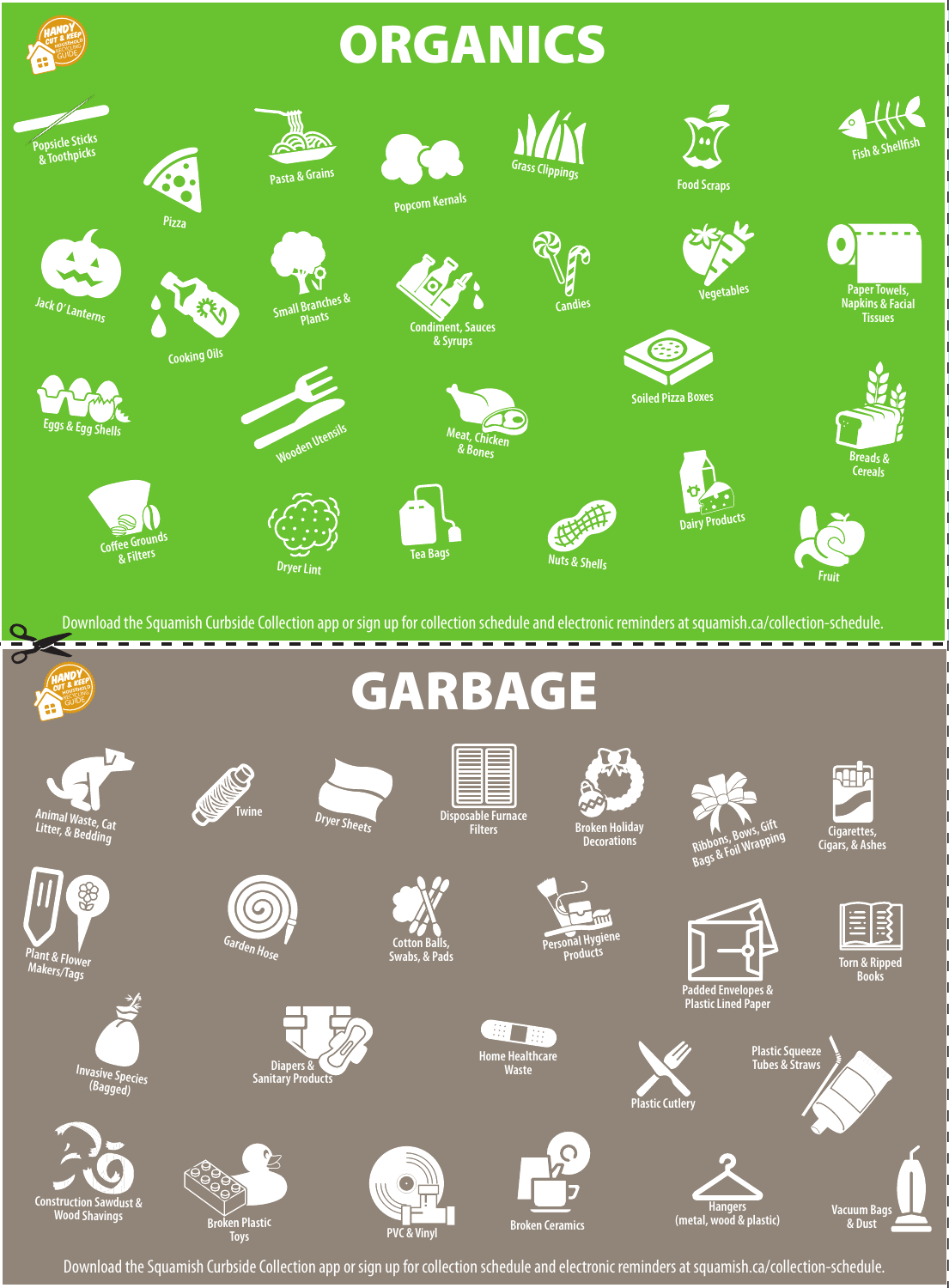

Download the Squamish Curbside Collection app or sign up for collection schedule and electronic reminders at squamish.ca/collection-schedule.

#### TOTE TIPS

Keep your recyclables loose, do not bundle or bag them. Shredded paper can be contained in a separate paper bag within the tote.

• Keep plastic bags, soft plastics, and foam packaging out of the recyling tote.

• Empty and rinse all containers.

• Line your kitchen catcher with newspaper or a paper bag. Wash it by hand with dish soap or in the dishwasher.

• Allow grass clippings and leaves to dry before putting them into the organics tote.

• Do not put compostable or biodegradable plastic bags in your organics tote.

• Do not put glass in your recycling tote.

• Flatten all cardboard boxes before putting them in the tote.

Keep your tote locked at all times except on the morning of your collection day.

• Place your tote curbside by 8 a.m. on the morning of your collection day, never the night before.

#### ODOR REDUCING TIPS

![](_page_2_Figure_14.jpeg)

DO NOT line the bottom of your cart with plastic compostable or biodegradeable bags.

**MOISTURE AND KEEP THE** 

**CART CLEAN** 

![](_page_2_Picture_17.jpeg)